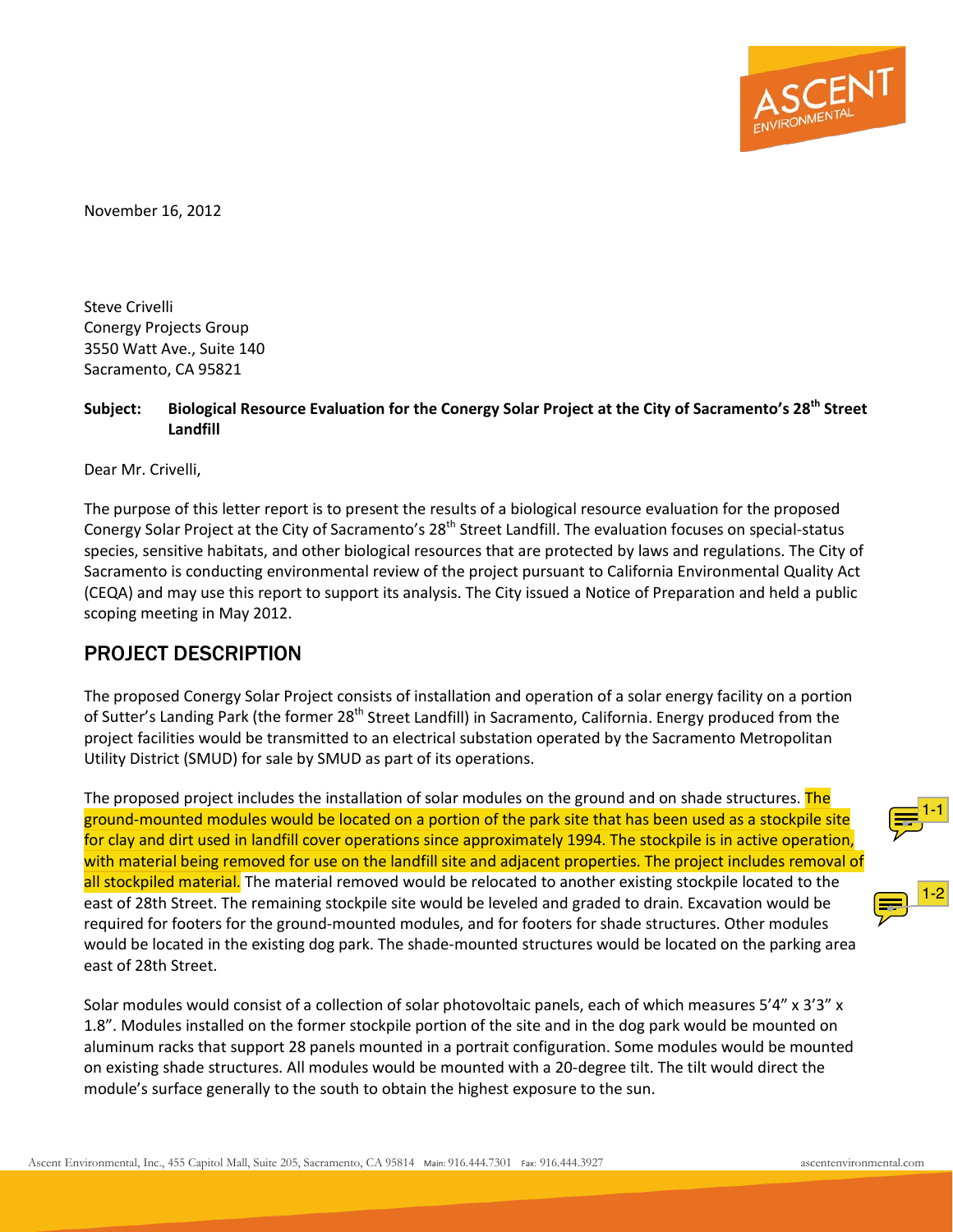## KEY REGULATORY ISSUES

Biological resources in California are protected and/or regulated by a variety of federal and state laws and policies. Key regulatory issues applicable to the proposed project are discussed below. Because no wetlands, water features, or sensitive natural habitats occur on the project site, wetland and water quality regulations are not discussed.

### FEDERAL ENDANGERED SPECIES ACT

Pursuant to the Endangered Species Act (ESA), U.S. Fish and Wildlife Service (USFWS) and National Marine Fisheries Service (NMFS) have authority over projects that may affect the continued existence of federally listed (threatened or endangered) species. Section 9 of ESA prohibits any person from "taking" an endangered or threatened fish or wildlife species or removing, damaging, or destroying a listed plant species on federal land or where the taking of the plant is prohibited by state law. Take is defined under ESA, in part, as killing, harming, or harassing. Under federal regulations, take is further defined to include habitat modification or degradation where it actually results in death or injury to wildlife by significantly impairing essential behavioral patterns, including breeding, feeding, or sheltering.

If a proposed project would result in take of a federally listed species, the project applicant must consult with USFWS before the take occurs under Section 10(a) of ESA or Section 7 of ESA if another federal agency is involved in the action. Conservation measures to minimize or compensate for the take typically is required.

### CALIFORNIA ENDANGERED SPECIES ACT

Pursuant to the California Endangered Species Act (CESA), a permit from the California Department of Fish and Game (DFG) is required for projects that could "take" a species state listed as threatened or endangered. Section 2080 of CESA prohibits take of state listed species. Under CESA, take is defined as any activity that would directly or indirectly kill an individual of a species. The definition does not include "harm" or "harass" as in the federal act. As a result, the threshold for take under CESA is higher than under ESA (i.e., habitat modification is not necessarily considered take under CESA). The take of state-listed species incidental to otherwise lawful activities requires a permit, pursuant to Section 2081(b) of CESA. The state has the authority to issue an incidental take permit under Section 2081 of the California Fish and Game Code or to coordinate with USFWS during the federal process to make the federal permit also cover state-listed species.

## CALIFORNIA FISH AND GAME CODE

The California Fish and Game Code identifies Fully Protected Species in Sections 3511, 4700, 5050, and 5515 of the California Fish and Game Code. These statutes prohibit take or possession of fully protected species and do not provide for authorization of incidental take. DFG has informed nonfederal agencies and private parties that their actions must avoid take of any fully protected species.

In addition, Section 3503 of the California Fish and Game Code states that it is unlawful to take, possess, or needlessly destroy the nest or eggs of any bird. Section 3503.5 specifically states that it is unlawful to take, possess, or destroy any raptors (e.g., hawks, owls, eagles, and falcons), including their nests or eggs.

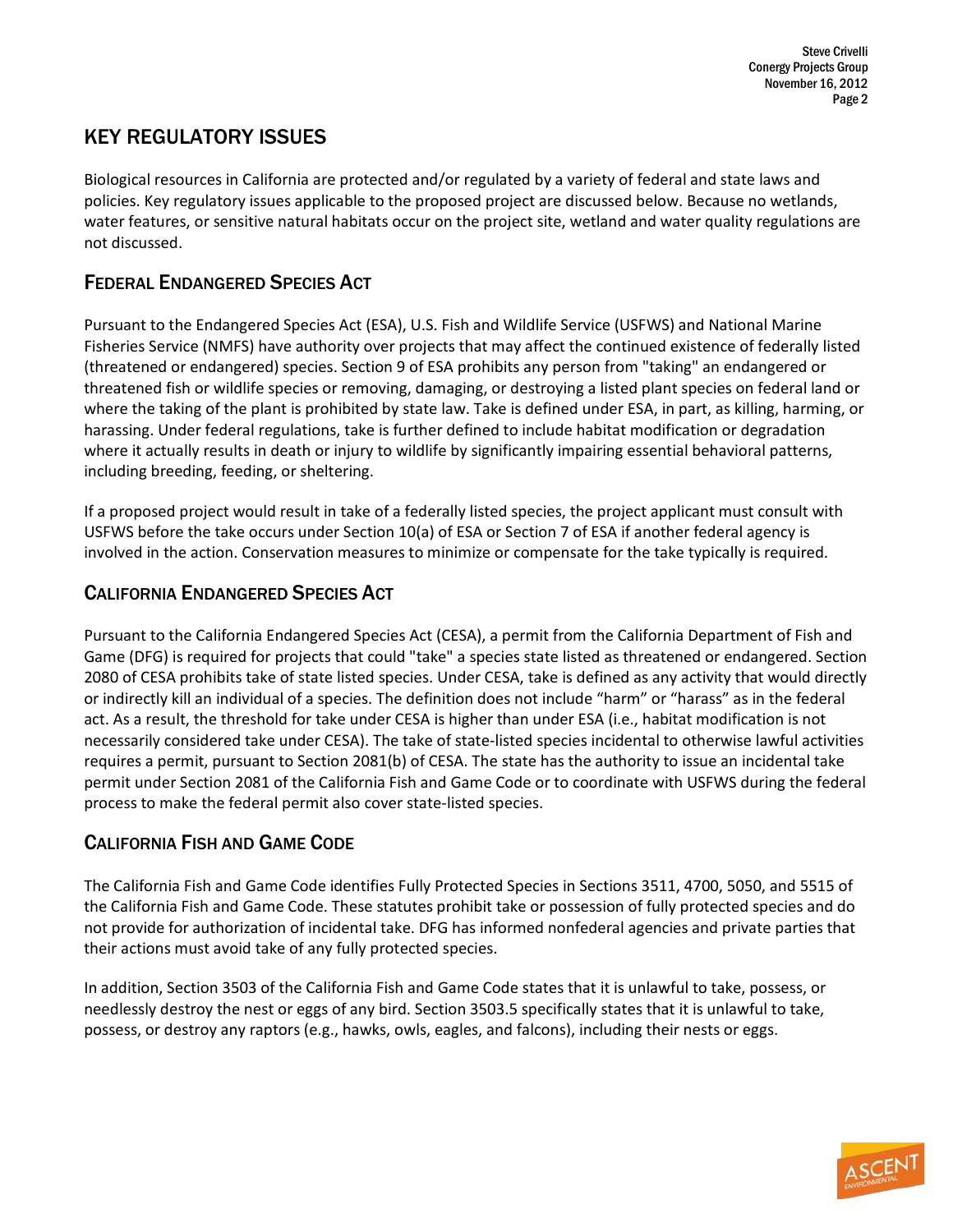### CALIFORNIA ENVIRONMENTAL QUALITY ACT

CEQA applies to projects proposed to be undertaken or requiring approval by state and local governmental agencies. "Projects" are public agency actions with potential to have an impact on the physical environment. Once an activity is determined to be a "project" under CEQA, the lead agency must decide whether it is categorically or statutorily exempt. If it is not exempt, the lead agency must assess the potential for significant environmental effects to occur as a result of the project. For this analysis, thresholds of significance related to biological resources, as described below, are used to determine if a significant impact may occur. The significance criteria are based on applicable parts of Appendix G of the State CEQA Guidelines.

The project would have a significant impact on biological resources if it would:

- $\blacktriangle$  Have a substantial adverse effect, either directly or through habitat modifications, on any species identified as a candidate, sensitive, or special-status species in local or regional plans, policies, or regulations, or by the DFG or USFWS;
- ▲ Have a substantial adverse effect on any riparian habitat or other sensitive natural community identified in local or regional plans, policies, regulations, or by DFG or USFWS;
- Have a substantial adverse effect on federally-protected wetlands, as defined by Section 404 of the Clean Water Act, through direct removal, filling, hydrological interruption, or other means;
- Interfere substantially with the movement of any native resident or migratory fish or wildlife species or with established native resident or migratory wildlife corridors, or impede the use of native wildlife nursery sites;
- ▲ Conflict with any local policies or ordinances protecting biological resources, such as a tree preservation policy or ordinance; or,
- ▲ Conflict with the provisions of an adopted Habitat Conservation Plan, Natural Conservation Community Plan, or other approved local, regional, or State conservation plan.

### CITY OF SACRAMENTO'S 2030 GENERAL PLAN: ENVIRONMENTAL RESOURCES ELEMENT

The following goal and policies from the 2030 General Plan, adopted March 3, 2009 and last amended November 30, 2010, address biological resources and guide the location, design, and quality of development to protect important biological resources including wildlife habitat, open space corridors, and ecosystems (City of Sacramento, 2009).

- ▲ Goal ER 2.1: Natural and Open Space Protection. Protect and enhance open space, natural areas, and significant wildlife and vegetation in the City as integral parts of a sustainable environment within a larger regional ecosystem.
	- **Policies:**
		- $\rightarrow$  ER 2.1.1 Resource Preservation. The City shall encourage new development to preserve on-site natural elements that contribute to the community's native plant and wildlife species value and to its aesthetic character.
		- **→** ER 2.1.2 Conservation of Open Space. The City shall continue to **preserve, protect, and provide** access to designated open space areas along the American and Sacramento rivers, floodways, and undevelopable floodplains.
		- $\rightarrow$  ER 2.1.4 Retain Habitat Areas. The City shall retain plant and wildlife habitat areas where there are known sensitive resources (e.g., sensitive habitats, special status, threatened, endangered,

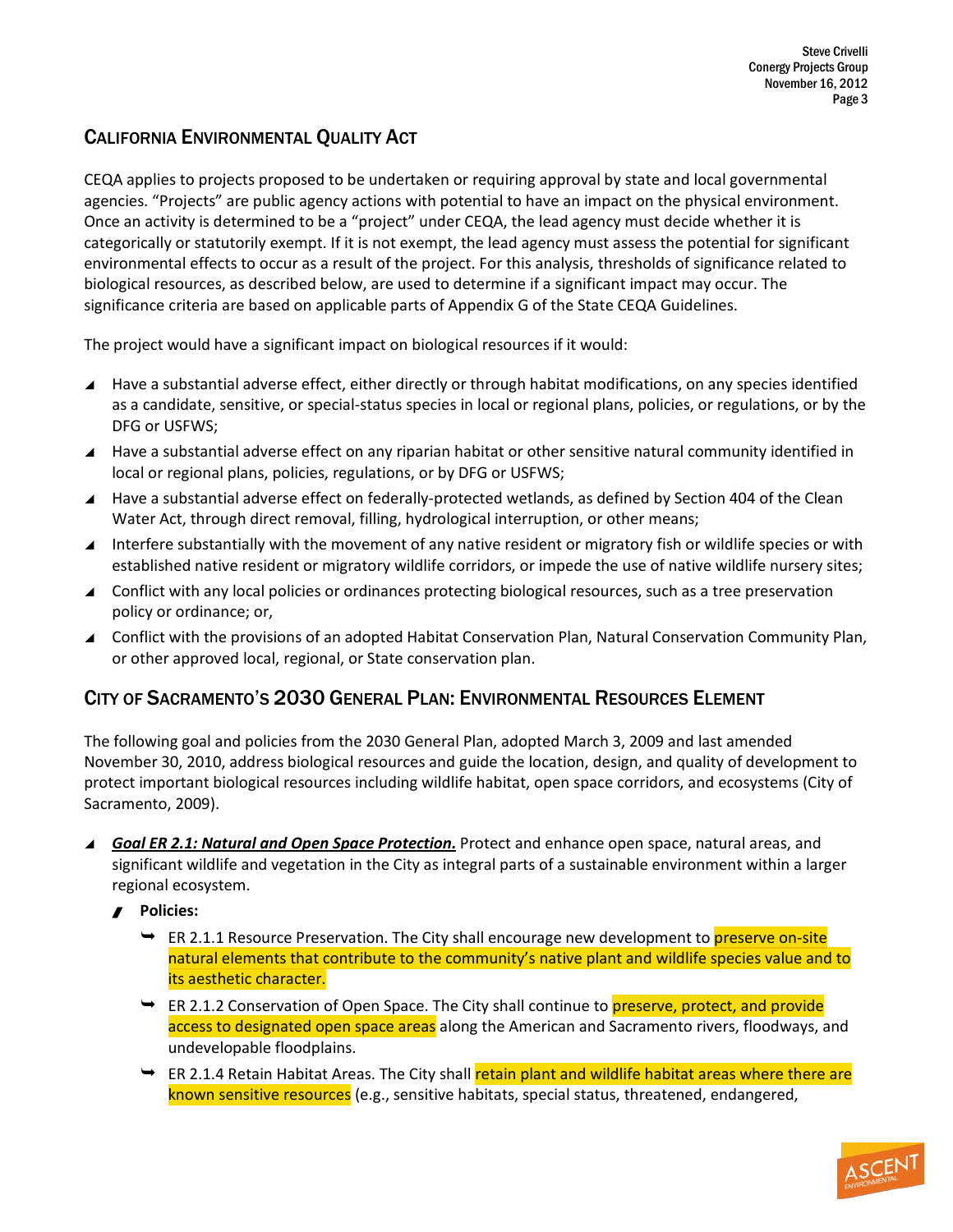candidate species, and species of concern). Particular attention shall be focused on retaining habitat areas that are contiguous with other existing natural areas and/or wildlife movement corridors.

- $\rightarrow$  ER 2.1.7 Annual Grasslands. The City shall preserve and protect grasslands and vernal pools that provide habitat for rare and endangered species. If not feasible, the mitigation of all adverse impacts on annual grasslands shall comply with state and federal regulations protecting foraging habitat for those species known to utilize this habitat.
- **→** ER 2.1.9 Wildlife Corridors. The City shall preserve, protect, and avoid impacts to wildlife corridors. If corridors are adversely affected, damaged habitat shall be replaced with habitat of equivalent value.
- $\rightarrow$  R 2.1.10 Habitat Assessments. The City shall consider the potential impact on sensitive plants for each project requiring discretionary approval and shall require preconstruction surveys and/or habitat assessments for sensitive plant and wildlife species. If the preconstruction survey and/or habitat assessment determines that suitable habitat for sensitive plant and/or wildlife species is present, then either (1) protocol-level or industry-recognized (if no protocol has been established) surveys shall be conducted; or (2) presence of the species shall be assumed to occur in suitable habitat on the project site. Survey Reports shall be prepared and submitted to the City and the CDFG or the USFWS (depending on the species) for further consultation and development of avoidance and/or mitigation measures consistent with state and federal law.
- $\rightarrow$  ER 2.1.11 Agency Coordination. The City shall coordinate with state and federal resource agencies (e.g., CDFG, USACE, and USFWS) to protect areas containing rare or endangered species of plants and animals.

## **METHODS**

Biological resources on the site were evaluated by Ascent biologist Linda Leeman during a reconnaissance-level survey on October 17, 2012 with representatives from Conergy, City of Sacramento, SMUD, and Sacramento County (Parks Department) and a follow-up survey with members of the public and a staff biologist from DFG on October 25, 2012. Paper-copies of revised site design plans were provided by Conergy on October 25, 2012 that show the project footprint, including location of solar facilities and connection to SMUD's electrical substation.

Information on sensitive biological resources previously recorded in the project area was collected through a search of the California Natural Diversity Database (CNDDB) and review of existing documentation pertaining to biological resources in the area, including Biological Resource Assessment for the 28<sup>th</sup> Street Solar Photovoltaic Farm (2011) and Functions and Values Associated with the 28<sup>th</sup> Street Landfill Tree Removal Mitigation Project (2012).

The CNDDB is a statewide database, managed by DFG that is continually updated with the location and condition of the state's rare and declining species and habitats. Although the CNDDB is the most current and reliable tool available for tracking records of occurrences of special-status species, it contains only those records that have been reported to DFG. Therefore, it is possible that a rare plant or animal could be present in the project area, but not documented in the CNDDB.

<span id="page-3-0"></span>

<span id="page-3-1"></span>[4-2](#page-14-3)

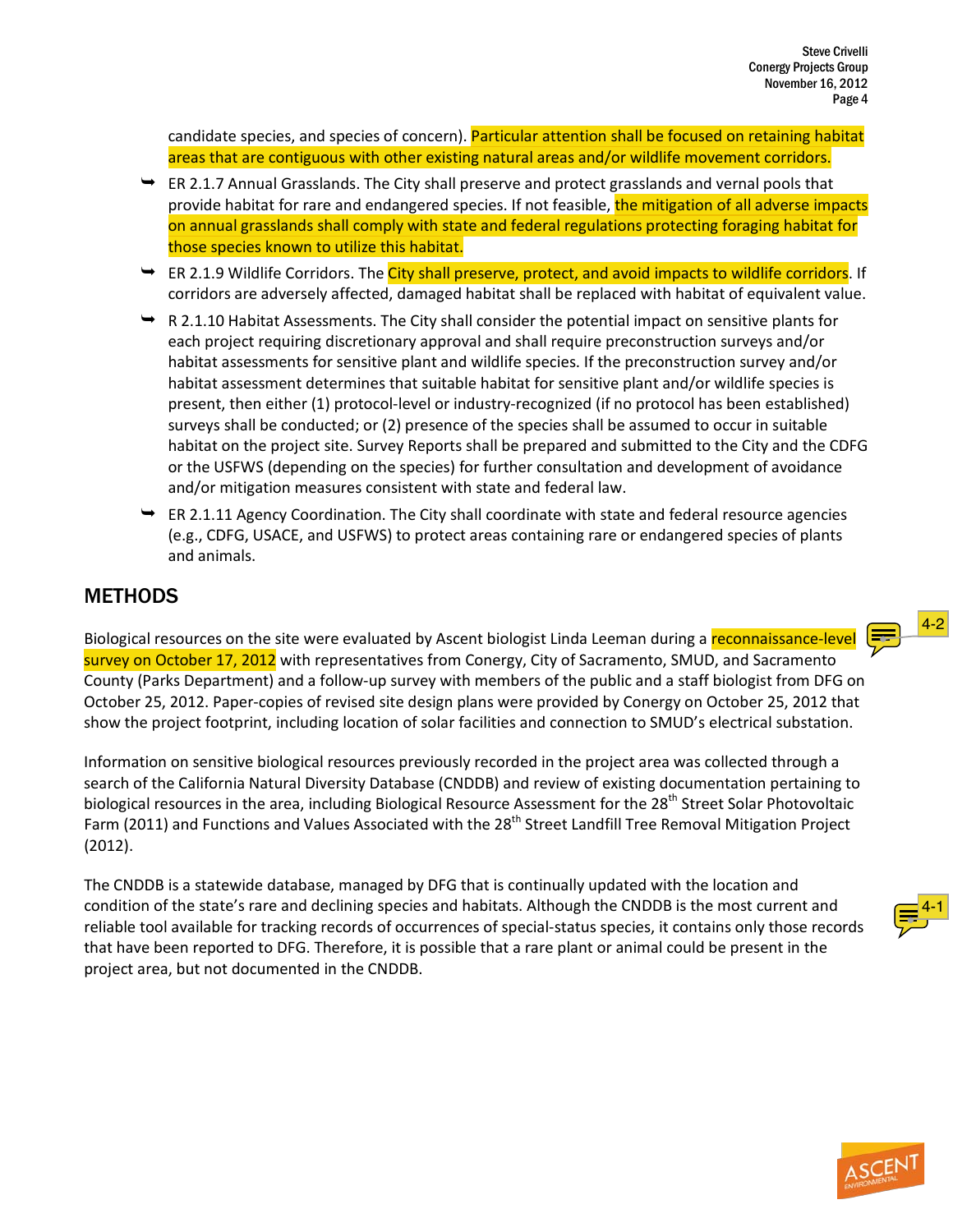## ENVIRONMENTAL SETTING

The project is located near the terminus of 28<sup>th</sup> Street at Sutter's Landing Park in the City of Sacramento. Railroad tracks are to the south, Sutter's Landing Park is to the east, the American River Parkway is to the north, and private land is to the west. The area was part of the City's 28<sup>th</sup> Street Landfill, which was closed pursuant to a closure plan in 1997. The closure involved capping the site and grading the site to drain properly.

The project site is composed of three areas—an existing parking lot, a fenced dog park, and a clean dirt stockpile area (Exhibit 1). The parking lot and dog park are developed and do not provide habitat for native plant or wildlife species. A few landscaping trees are planted at the dog park, but most of the dog park is unvegetated. The stockpile area has been used by the City to store and remove clean dirt for almost 20 years. Dirt is deposited or removed as needed. It is also regularly maintained. For instance, occasionally the stockpile is re-contoured to provide safe access or disked to remove weeds. A gravel access road forms the northern border of the area and informal dirt roads are created to access the stockpile when needed. Vegetation in the stockpile area include non-native grass and weed species, including perennial pepperweed (*Lepidium latifolia*), milk thistle (*Silybum marianum*), yellow star-thistle (*Centaurea solstitialis*), field hedge parsley (*Torillis arvensis*), prickly lettuce (*Lactuca serriola*), California burclover (*Medicago polymorpha*), Bermuda grass (*Cynodon dactylon*), and ripgut grass (*Bromus diandrus*). No trees or shrubs are present on the stockpiled dirt. One elderberry shrub is growing along the chain link fence at the southern boundary of the stockpile area. Another elderberry shrub is present north of the gravel access road (see Exhibit 1).

Wildlife observed in the stockpile area include western meadowlark (*Sternus neglecta*), western scrub-jay (*Aphelocoma californica*), killdeer (*Charadris vociferus*), and black-tailed jackrabbit (*Lepus californicus*). An American kestrel (*Falco sparverius*) was observed flying over the area. No ground squirrel colonies or other obvious sign of burrowing animals were observed on the site. Except for the stockpiled dirt, which is periodically disked and/or re-contoured, the soils on the site are compacted.

## SPECIAL-STATUS SPECIES

Special-status species are plants and animals in the following categories:

- ▲ Listed or proposed for listing as threatened or endangered under federal ESA or candidates for possible future listing;
- $\blacktriangle$  Listed or candidates for listing by the State of California as threatened or endangered under CESA;
- $\blacktriangle$  Listed as Fully Protected under the California Fish and Game Code;
- $\blacktriangle$  Animals identified by DFG as species of special concern;
- \ Plants considered by DFG to be "rare, threatened or endangered in California" (California Rare Plant Ranks of 1A, presumed extinct in California; 1B, considered rare or endangered in California and elsewhere ; and 2, considered rare or endangered in California but more common elsewhere). Note, that while these ranking do not afford the same type of legal protection as ESA or CESA, the uniqueness of these species requires special consideration under CEQA;
- ▲ Considered a locally significant species, that is, a species that is not rare from a statewide perspective but is rare or uncommon in a local context such as within a county or region (CEQA §15125 (c)) or is so designated in local or regional plans, policies, or ordinances (CEQA Guidelines, Appendix G); or
- Otherwise meets the definition of rare or endangered under CEQA §15380(b) and (d).

<span id="page-4-0"></span>

<span id="page-4-1"></span>

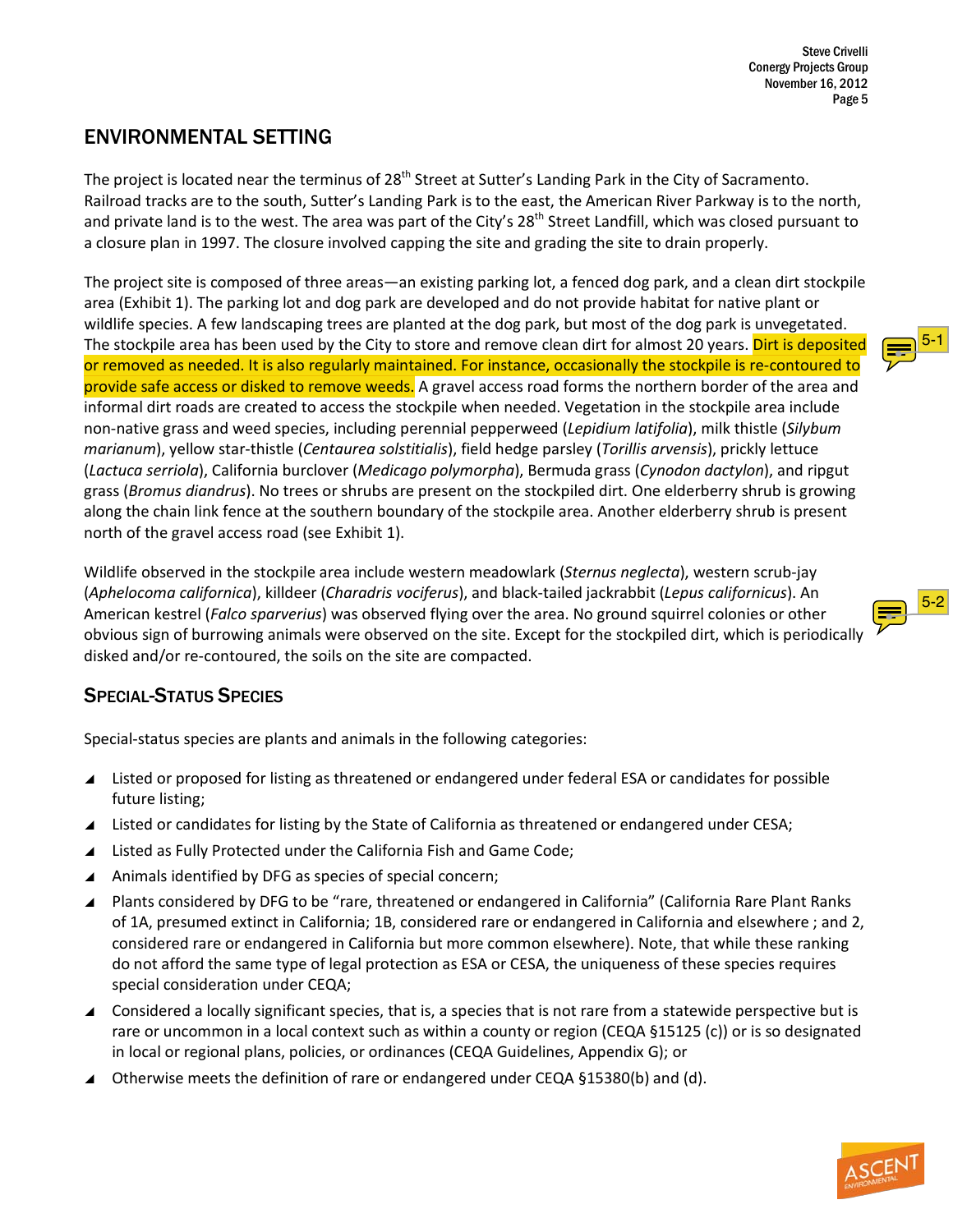No special-status plant species are expected to occupy the project site, because of a lack of suitable habitat. Three special-status wildlife species, valley elderberry longhorn beetle, burrowing owl, and Swainson's hawk, have the potential to be present on the project site or to use it occasionally and are discussed in more detail below (Table 1).

### Valley Elderberry Longhorn Beetle

Valley elderberry longhorn beetle is federally listed as threatened. Although the USFWS proposed the beetle for delisting in October 2012, it continues to be legally protected by ESA until USFWS issues a final ruling. Valley elderberry longhorn beetle is endemic to the Central Valley of California and is only found in association with its host plant, elderberry (*Sambucus* ssp.). The beetle spends most of its life in the larval stage, living within the stems of an elderberry plant, and feeding on pith. Frequently, the only exterior evidence of the elderberry's use by the beetle is an exit hole created by the larva just prior to the pupal stage. The life cycle takes one or two years to complete. Adult emergence is from late March through June, about the same time the elderberry produces flowers.

Two elderberry shrubs were identified on and immediately adjacent to the property containing the stockpile area (Exhibit 1). Both shrubs have stems greater than 1-inch diameter and are considered potential habitat for valley elderberry longhorn beetle. The shrubs are growing at the edges of the property containing the project site, but are not on the stockpiled dirt. The first is located north of the stockpile near the access road on the site, more than 100 feet from the proposed solar panels. The second elderberry shrub is located on the fenceline to the south of the stockpile area adjacent to the railroad tracks, and is also 100 feet from the proposed solar panels.

#### Burrowing Owl

Burrowing owl is a California Species of Special Concern. Burrowing owl habitat is characterized by low-growing vegetation and may include annual and perennial grasslands and arid scrublands. Burrows are an essential component of burrowing owl habitat. Burrowing owls typically use burrows made by mammals such as ground squirrels or badgers, but may also use artificial structures such as cement culverts; cement, asphalt, or wood debris piles; or openings beneath cement or asphalt pavement. They can also create their own burrows if soil conditions are suitable. The breeding season for burrowing owls is from approximately February 1 to August 31. Burrowing owls may make local movements or small migrations during the non-breeding season, but still require burrows for shelter and protection from predators.

The CNDDB contains a record of burrowing owl from 1974 near Elvas and 51<sup>st</sup> Street approximately 1.5 miles to the southeast of the project site (CNDDB 2012). Burrowing owl has been sighted on private property to the west of the project site, but no breeding pairs have been detected on the project site (Steele, pers. comm.).

No ground squirrel burrows, burrowing owl, or their sign (e.g., pellets, whitewash) were observed on or adjacent to the site. A small pile of granite slabs, concrete curbs, and other debris are located north of the site on an asphalt pad, but it did not appear to provide suitable shelter due to the open ends of crevices formed by the pile. The vegetation along the edges of the stockpiled dirt was at least 24 inches tall, was dominated by yellow star-thistle, and is not suitable for burrowing owl. The stockpile, itself, is not suitable for burrowing owl because of the disturbance from regular stockpile maintenance, soil deposition, or soil removal. Therefore, the stockpile has very low habitat value for burrowing owl, and it is unlikely the owl would use the stockpile site during the breeding or non-breeding season.

<span id="page-5-0"></span>

<span id="page-5-2"></span>



<span id="page-5-1"></span>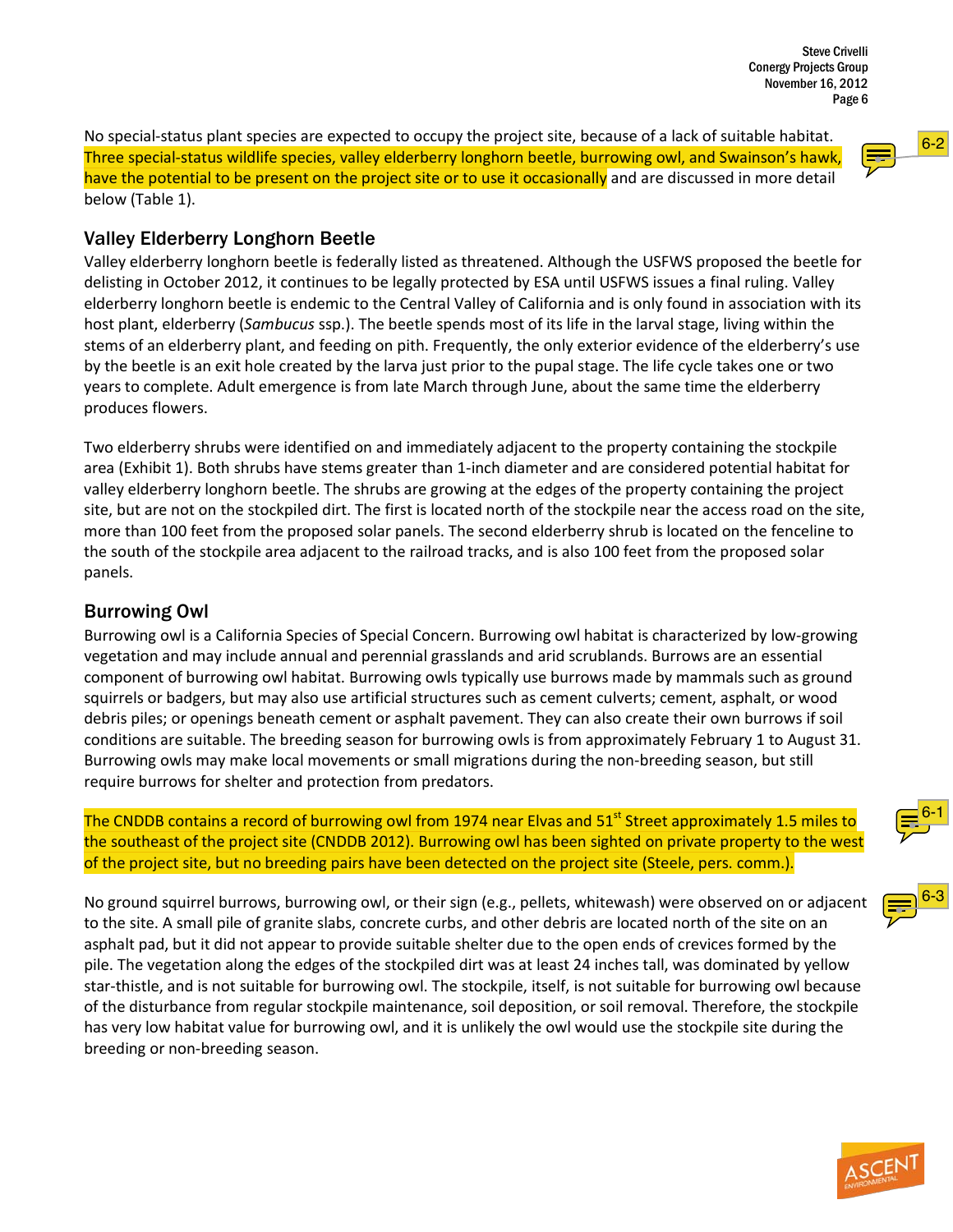

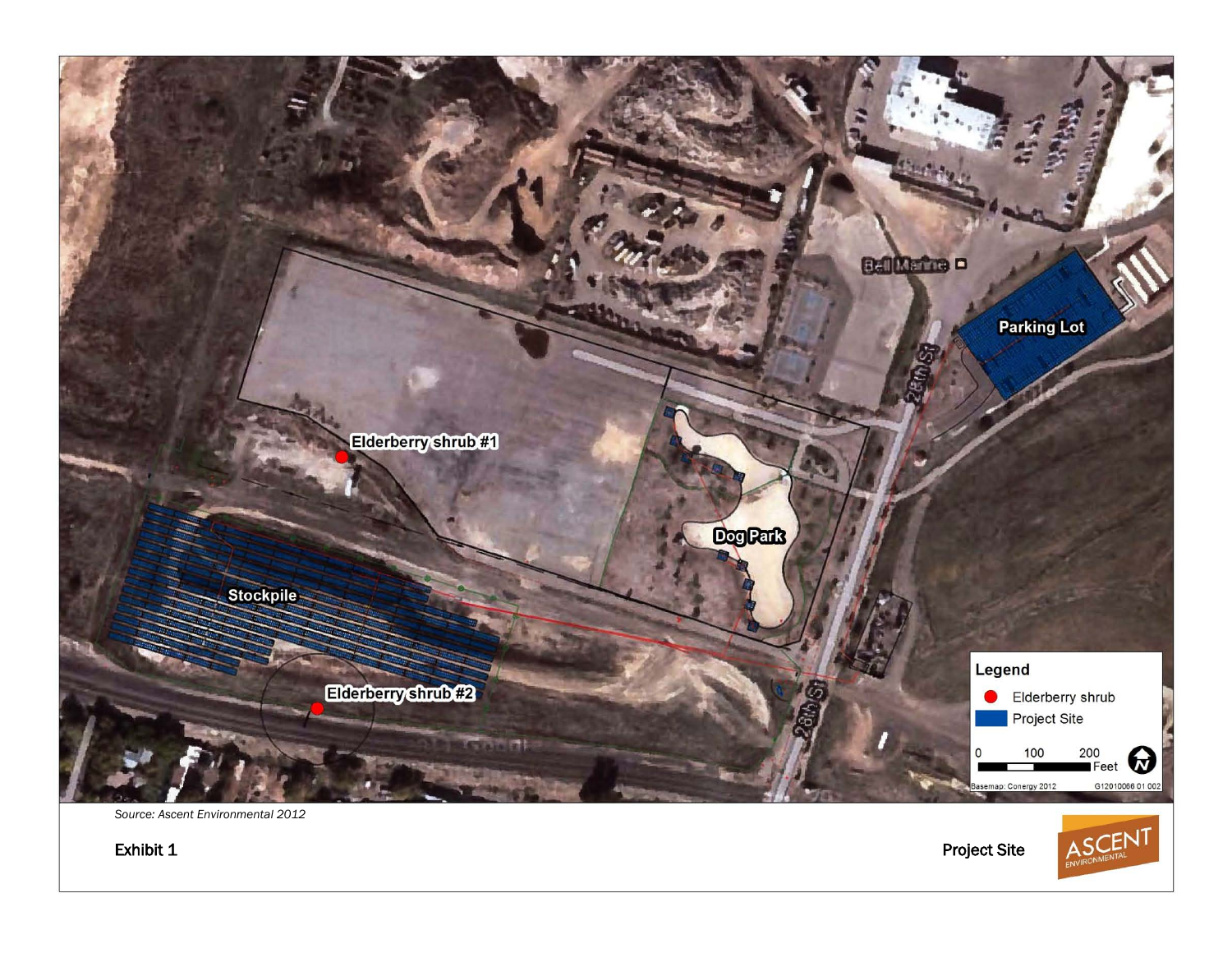#### Swainson's Hawk

Swainson's hawk is state listed as threatened. Swainson's hawks typically are found in California only during the breeding season (March–September) and generally begin to arrive in the Central Valley in March. Nesting territories are usually established by April, with incubation and rearing of young occurring through June. Most Swainson's hawk leave the Central Valley by late August to mid-September to migrate to South America. Nesting pairs frequently return to the same nest site for multiple years. Sacramento, Yolo, Solano, and San Joaquin Counties support the largest concentration of nesting Swainson's hawks in California.

Swainson's hawks are most commonly present in grassland, low-shrubland, and agricultural habitats that include large trees for nesting. Nests are found in riparian woodlands, roadside trees, trees along field borders, and isolated trees. In the Central Valley, the Swainson's hawk population is correlated with agricultural production that creates conditions where abundant prey is available in large tracts of foraging areas (Estep 2008). However, Swainson's hawks can also be found in areas undergoing urbanization (e.g., City of Elk Grove), if sufficient nesting and foraging habitat remains available (Estep 2009).

Prey abundance and accessibility are the most important features determining the suitability of Swainson's hawk foraging habitat. Agricultural operations (e.g., mowing, flood irrigation) have substantial influence on the accessibility of prey and, thus, create important foraging opportunities. Swainson's hawks feed primarily on small rodents, but also consume insects and birds.

There are no known Swainson's hawk nests within one mile of the project site. There are 26 reported Swainson's hawk nests within five miles of the project site and an additional 66 nests within 10 miles (CNDDB 2012). Not all of these nesting territories may be active in a given year. Most of these records are located in agricultural areas in eastern Yolo County or riparian woodland habitat along the Sacramento and American Rivers, where extensive areas of foraging habitat are located nearby. Swainson's hawk are not expected to nest on or immediately adjacent (within 500 feet) of the project site because of the lack of suitable nest trees. The project site, itself, does not provide valuable habitat for foraging (as described further below), but Swainson's hawk could fly over the site and forage in adjacent grassland areas.

### IMPACT EVALUTION

### SPECIAL-STATUS SPECIES

#### Valley Elderberry Longhorn Beetle

The project has been designed to avoid adverse effects to valley elderberry longhorn beetle by preserving a 100 foot buffer around the dripline of elderberry shrub #2. Elderberry shrub #1 is more than 100 feet from the project site. No ground-disturbing activities would occur within 100 feet of the elderberry shrubs and, therefore, no impacts to valley elderberry longhorn beetle are expected to occur.

### Burrowing Owl

Because the project site does not provide suitable habitat for the formation of burrows, it is unlikely that burrowing owl would nest or shelter during the nonbreeding season on the project site. Therefore, no impacts to burrowing owl are expected to occur.

#### Swainson's Hawk

Swainson's hawk are not expected to nest on or immediately adjacent of the project site due to a lack of suitable nesting habitat. While not specifically defined in the definition of take under CESA, loss of essential foraging habitat can result in the direct or indirect loss of breeding territories and reproductive potential leading to

<span id="page-7-0"></span>



<span id="page-7-1"></span>[8-2](#page-14-10)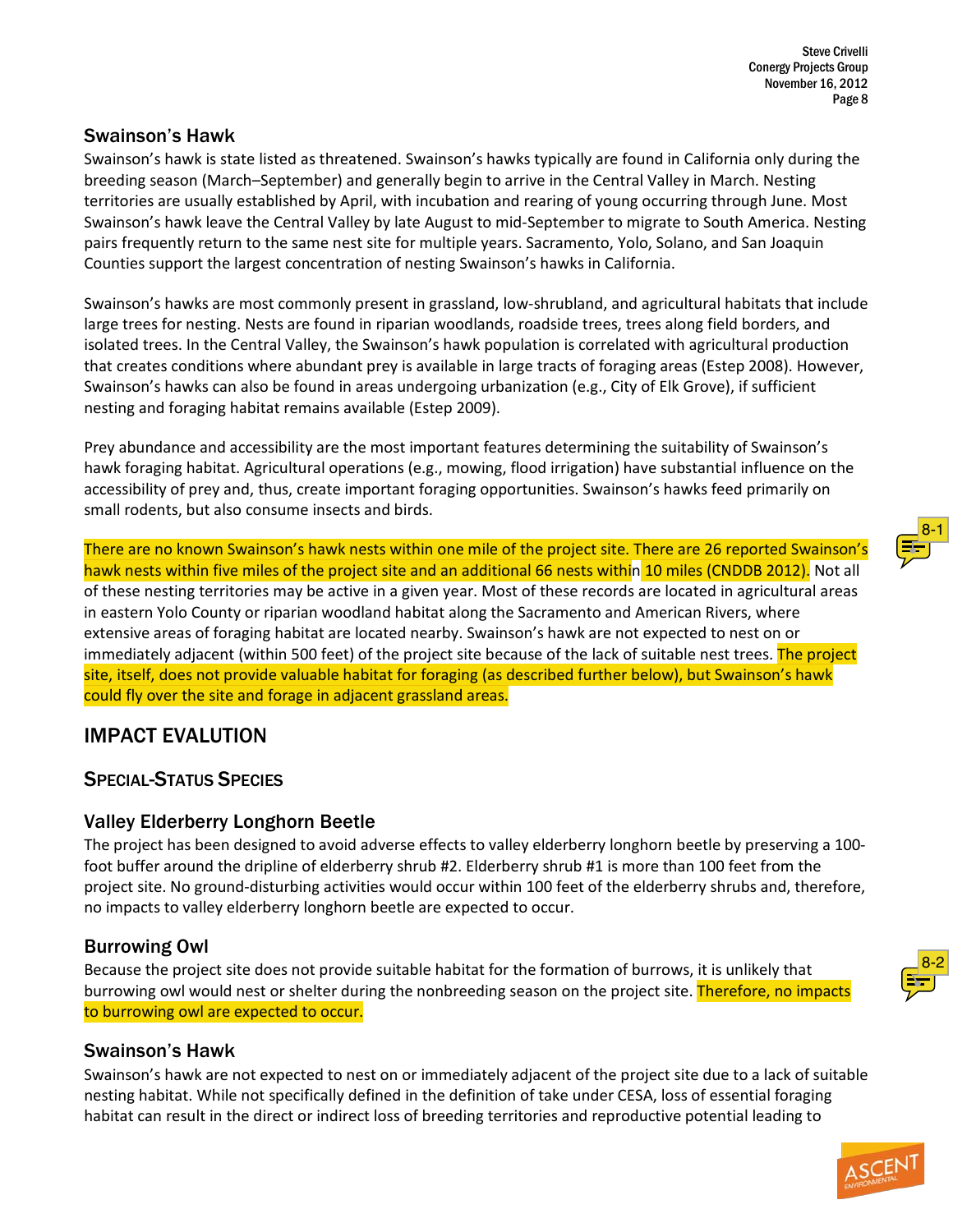further population declines, and thus can potentially be included in the definition of take. However, most habitat-related impacts on the Swainson's hawk are addressed through CEQA.

Swainson's hawk is strongly associated with agricultural areas that provide suitable foraging habitat. The suitability of foraging habitat for Swainson's hawk is based on (1) the patch size of the habitat, (2) prey abundance, and (3) prey accessibility. Swainson's hawk tend not to use small patches of foraging habitat and prefer to forage over large areas in non-fragmented landscapes (Estep 2008). Abundance of prey, particularly of meadow vole (*Microtus californicus*), pocket gopher (*Thomomys bottae*), as well as other small rodents, including deer mouse (*Peromyscus californicus*) and house mouse (*Mus musculus*), is an important component of suitable foraging habitat for Swainson's hawk (Estep 1989). Foraging areas with low vegetative cover is also important so that Swainson's hawks are able to access the ground and capture prey. Agricultural practices or vegetation management can also influence suitability of foraging habitat. Commonly, Swainson's hawks will follow mowers and tractors, capturing prey that is visible after vegetation cover has been reduced or small mammals have been injured (Estep 1989).

Vegetation types that provide foraging habitat for Swainson's hawk because they support prey species populations and their management creates foraging opportunities include hay, grain, and row crops; irrigated pasture; seasonal wetlands; and uncultivated grassland habitats. Fields lacking adequate prey populations (e.g., flooded rice fields) or those that are inaccessible to foraging birds (e.g., vineyards and orchards) are rarely used (Estep 1989).

Although Swainson's hawks may fly over the area and it is possible that they could forage on the site if a prey item was visible, the stockpile area of the project site does not meet the criteria of having suitable nonfragmented habitat, prey abundance, and prey accessibility. The stockpile area is relatively small (approximately 7 acres) and is bound by railroad tracks and existing development associated with the 28<sup>th</sup> Street Landfill and Sutter's Landing Park. Although the American River Parkway is close to the site and other open space is nearby, the site is in close proximity to residential houses, roadways, and active railroad tracks. The vegetation is absent or very sparse on the stockpiled dirt. The habitat conditions are not likely to support sufficient populations of prey species for Swainson's hawk (e.g., voles, pocket gophers, mice). Along the edges of the site, the vegetation is tall (20+ inches) and weedy (e.g., milk thistle, yellow star- thistle, perennial pepperweed), which would deter Swainson' s hawk from successfully capturing prey. In addition, the use of the site as a dirt stockpile creates periodic disturbance that would not promote stable rodent populations or conditions where Swainson's hawks can gain access to prey. In conclusion, development of the solar project would not have a substantial adverse effect on foraging habitat for Swainson's hawk or substantially reduce the survival or reproductive productivity of nesting pairs in the region. Therefore, no significant effects to Swainson's hawk would occur.

#### Other Special-Status Species

No other special-status plants or wildlife are expected to be affected by the project.

### RIPARIAN AND OTHER SENSITIVE NATURAL COMMUNITIES

There are no riparian habitats or other sensitive natural communities on the project site. No sensitive natural community identified in local or regional plans, policies, regulations, or by DFG or USFWS would be affected by the proposed solar project.

<span id="page-8-0"></span>

<span id="page-8-1"></span>

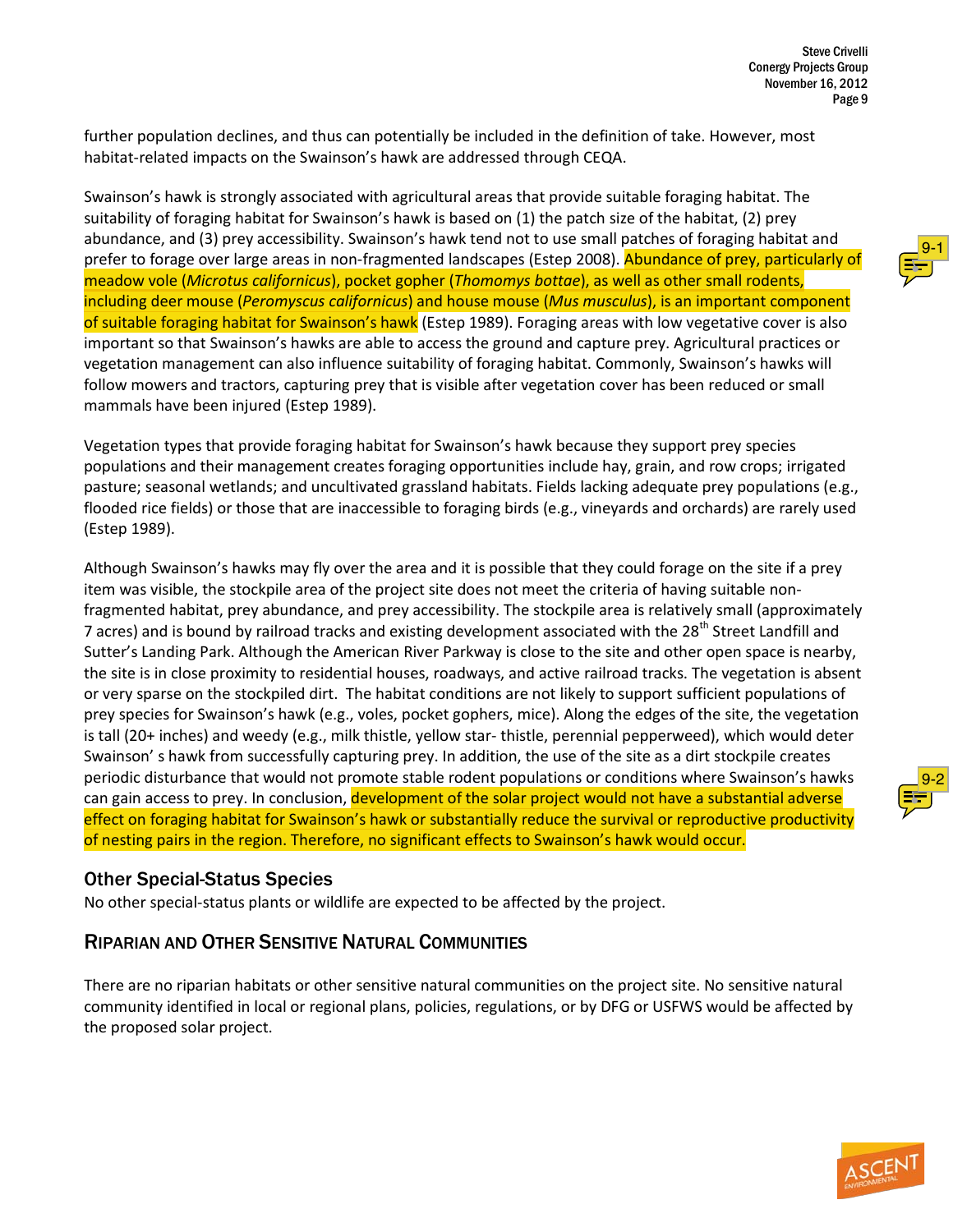Steve Crivelli Conergy Projects Group November 16, 2012 Page 10

### FEDERALLY PROTECTED WETLANDS

There are no wetlands or other waters of the United States on the project site. There would be no impact on federally protected wetlands from the proposed solar project.

### WILDLIFE MOVEMENT

Wildlife corridors are features that provide connections between two or more areas of habitat that would otherwise be isolated and unusable. Often drainages, creeks, or riparian areas are used by wildlife as movement corridors as these features can provide cover and access across a landscape. Although the project site is open space, it does not contain any important wildlife corridors because it lacks vegetative cover and is within an area of human disturbance. The American River corridor to the north of the project site would remain accessible for wildlife movement through the area. Development of the site would not interfere substantially with the movement of any native resident or migratory fish or wildlife species or with established native resident or migratory wildlife corridors, or impede the use of native wildlife nursery sites.

#### CONFLICT WITH LOCAL POLICIES OR ORDINANCES

The proposed project would not conflict with City of Sacramento General Plan policies protecting biological resources. The project site is within the Central City Community Plan area of the City's General Plan and land use was designated as Parks and Recreation. Development of the site for the solar project would not preclude that land use.

#### CONFLICT WITH ADOPTED HABITAT CONSERVATION PLANS

The proposed project would not conflict with the provisions of an adopted Habitat Conservation Plan, Natural Conservation Community Plan, or other approved conservation plan as the project site has not been identified as an important conservation area in any approved conservation plan.

### **CONCLUSION**

The proposed solar photovoltaic project, as described in the site plans provided by Conergy, would not have any significant environmental impacts on biological resources.

Thank you for the opportunity to assist the Conergy Projects Group with biological resources support for the solar project at the City of Sacramento's 28<sup>th</sup> Street Landfill. Please let me know if we can be of further assistance to you.

Sincerely,

Le W. Leoman

Linda W. Leeman Senior Biologist

cc: Project File (12010066.01)



<span id="page-9-0"></span>

<span id="page-9-1"></span>

<span id="page-9-2"></span>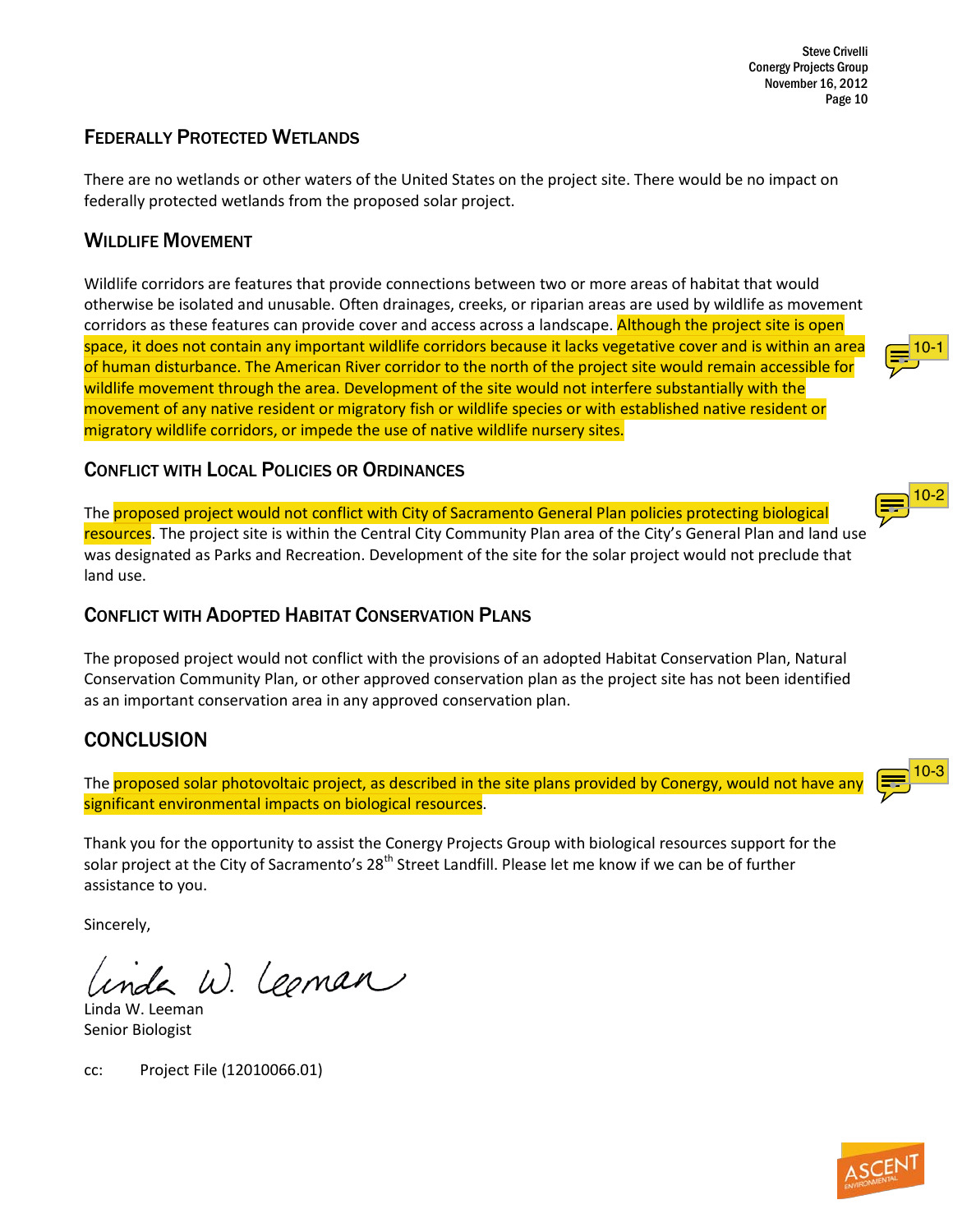## **REFERENCES**

- California Natural Diversity Database (CNDDB). 2012. Geographic Information System database search for 10 mile radius of project site. Biogeographic Data Branch, California Department of Fish and Game, Sacramento, California. November 9, 2012.
- City of Sacramento. 2009. *Sacramento 2030 General Plan.* Prepared by the City of Sacramento. Adopted March 3, 2009.
- Estep, J. A. 1989. *Biology, movements, and habitat relationships of the Swainson's Hawk in the Central Valley of California, 1986-87*. California Department of Fish and Game, Nongame Bird and Mammal Section Report.
- Estep Environmental Consulting. 2008 (March). *The Distribution, Abundance, and Habitat Associations of the Swainson's Hawk (*Buteo swainsoni*) in Yolo County, California.* Prepared for Technology Associates International Corporation and Yolo Natural Heritage Program.
- Estep Environmental Consulting. 2009 (January). *The Distribution, Abundance, and Habitat Associations of the Swainson's Hawk (*Buteo swainsoni*) in the City of Elk Grove, California*. Prepared for the City of Elk Grove.

Steele, Dale. 2012. Personal communication with Linda Leeman of Ascent Environmental, Inc. October 25, 2012.

<span id="page-10-0"></span>

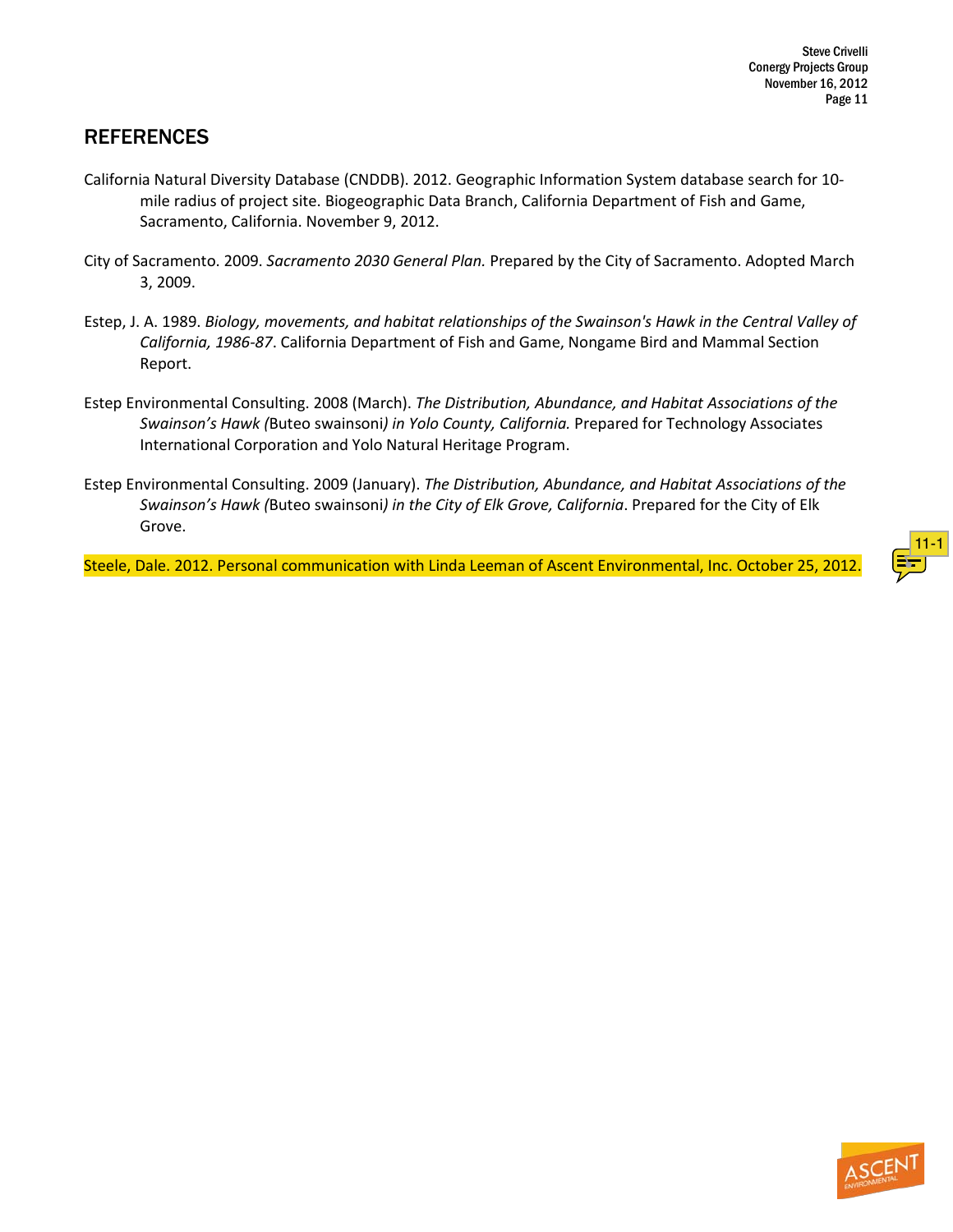| Table 1.                                                                            |     |                           |              | Special-Status Species With Potential to Occur on the Project Site                                                                                                          |                                                                                                                                               |
|-------------------------------------------------------------------------------------|-----|---------------------------|--------------|-----------------------------------------------------------------------------------------------------------------------------------------------------------------------------|-----------------------------------------------------------------------------------------------------------------------------------------------|
|                                                                                     |     | Legal Status <sup>1</sup> |              | <b>Habitat</b>                                                                                                                                                              | Potential for Occurrence <sup>2</sup>                                                                                                         |
| <b>Species</b>                                                                      | ESA | <b>CESA</b>               | <b>Other</b> |                                                                                                                                                                             |                                                                                                                                               |
| <b>PLANTS</b>                                                                       |     |                           |              |                                                                                                                                                                             |                                                                                                                                               |
| Sanford's arrowhead<br>Sagittaria sanfordii                                         |     |                           | 1B.2         | Marshes and swamps. Blooms<br>May-October.                                                                                                                                  | Unlikely to occur on the project<br>site due to a lack of suitable<br>habitat.                                                                |
| Woolly rose-mallow<br>Hibiscus lasiocarpos var.<br>occidentalis                     |     |                           | 1B.2         | Marshes and swamps<br>(freshwater). Blooms June-<br>September.                                                                                                              | Unlikely to occur on the project<br>site due to a lack of suitable<br>habitat.                                                                |
| <b>INVERTBRATES</b>                                                                 |     |                           |              |                                                                                                                                                                             |                                                                                                                                               |
| Valley elderberry longhorn<br>beetle Desmocerus<br>californicus dimorphus           | Τ   |                           |              | Elderberry shrubs below 3,000<br>feet in elevation, typically in<br>riparian habitats.                                                                                      | Could occur. One elderberry shrub<br>is present on the project site. A<br>second elderberry shrub is located<br>adjacent to the project site. |
| Vernal pool fairy shrimp<br>Branchinecta lynchi                                     | T   |                           |              | Vernal pools and other seasonal<br>wetlands in valley and foothill<br>grasslands.                                                                                           | Unlikely to occur on the project<br>site due to a lack of suitable<br>seasonal wetlands or vernal pools.                                      |
| Vernal pool tadpole shrimp<br>Lepidurus packardi                                    | E   |                           |              | Vernal pools and other seasonal<br>wetlands in valley and foothill<br>grasslands.                                                                                           | Unlikely to occur on the project<br>site due to a lack of suitable<br>seasonal wetlands or vernal pools.                                      |
| <b>FISH</b>                                                                         |     |                           |              |                                                                                                                                                                             |                                                                                                                                               |
| Chinook salmon - Central<br>Valley spring-run ESU<br>Oncorhynchus tshawytscha       | T   | $\mathsf{T}$              |              | Sacramento River and<br>tributaries.                                                                                                                                        | No potential to occur because no<br>aquatic habitat is present on<br>project site.                                                            |
| Chinook salmon -<br>Sacramento River winter-<br>run ESU Oncorhynchus<br>tshawytscha | E   | $\mathsf E$               |              | Dam.                                                                                                                                                                        | Sacramento River below Keswick No potential to occur because no<br>aquatic habitat is present on<br>project site.                             |
| Sacramento splittail<br>Pogonichthys<br>macrolepidotus                              |     |                           | <b>SSC</b>   | Endemic to the lakes and rivers<br>of the Central Valley, but now<br>confined to the Delta, Suisun Bay project site.<br>& associated marshes.                               | No potential to occur because no<br>aquatic habitat is present on                                                                             |
| <b>REPTILES</b>                                                                     |     |                           |              |                                                                                                                                                                             |                                                                                                                                               |
| Giant garter snake<br>Thamnophis gigas                                              | T   | T                         |              | Freshwater marsh and low<br>gradient streams. Has adapted<br>to drainage canals & irrigation<br>ditches.                                                                    | Unlikely to occur on the project<br>site due to a lack of suitable<br>aquatic habitat on or adjacent to<br>the site.                          |
| <b>BIRDS</b>                                                                        |     |                           |              |                                                                                                                                                                             |                                                                                                                                               |
| <b>Bank swallow</b><br>Riparia riparia<br>(nesting)                                 |     | $\mathsf T$               |              | Colonial nester; nests primarily<br>in riparian and other lowland<br>habitats. Requires vertical<br>banks/cliffs with fine-<br>textured/sandy soils to dig<br>nesting hole. | Unlikely to occur on the project<br>site due to a lack of suitable<br>nesting or foraging habitat.                                            |

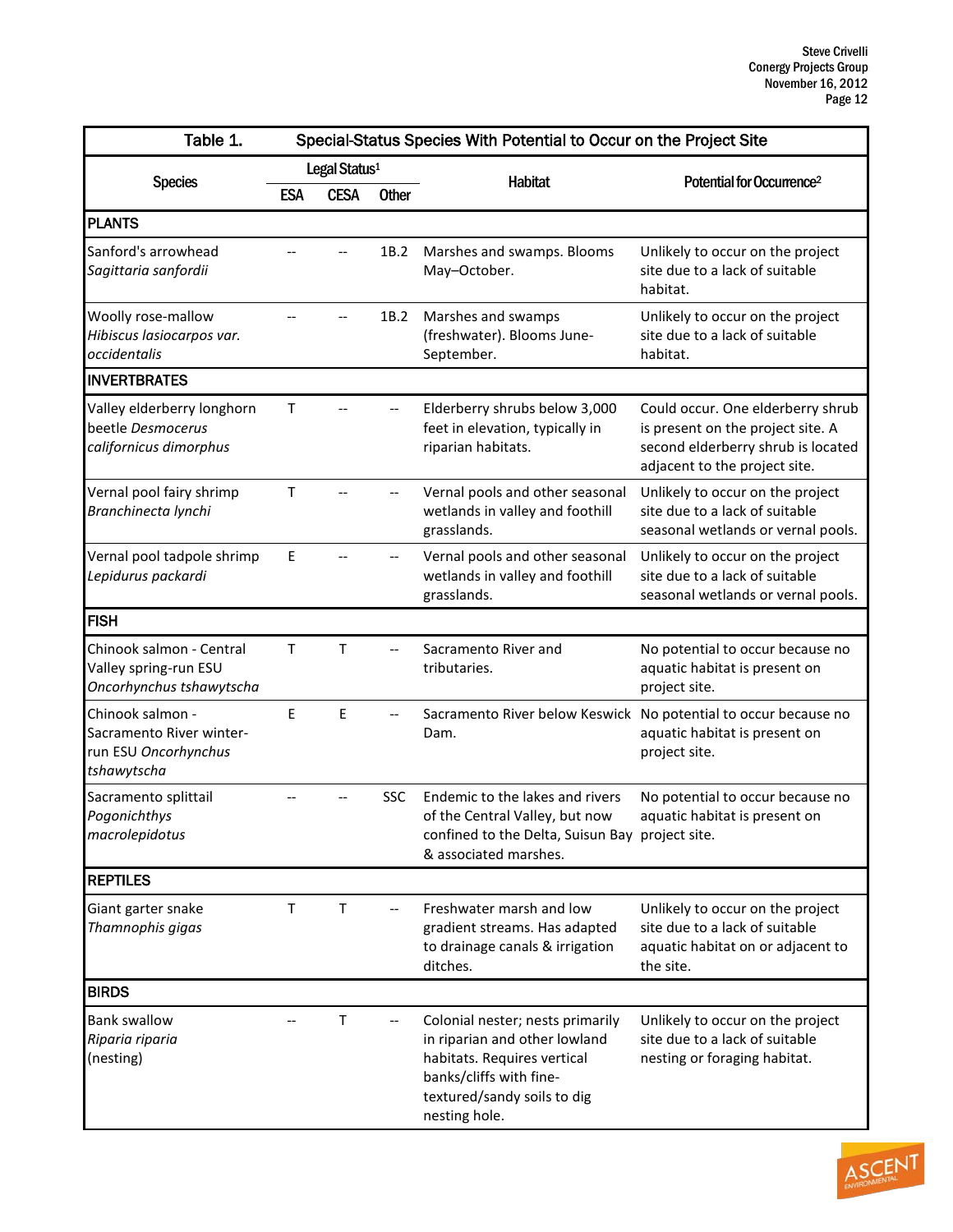| Table 1.                                                      | Special-Status Species With Potential to Occur on the Project Site |             |              |                                                                                                                                                                                              |                                                                                                                                                                                                                                                                                                                                                                                 |
|---------------------------------------------------------------|--------------------------------------------------------------------|-------------|--------------|----------------------------------------------------------------------------------------------------------------------------------------------------------------------------------------------|---------------------------------------------------------------------------------------------------------------------------------------------------------------------------------------------------------------------------------------------------------------------------------------------------------------------------------------------------------------------------------|
| <b>Species</b>                                                | Legal Status <sup>1</sup>                                          |             |              |                                                                                                                                                                                              |                                                                                                                                                                                                                                                                                                                                                                                 |
|                                                               | <b>ESA</b>                                                         | <b>CESA</b> | <b>Other</b> | Habitat                                                                                                                                                                                      | Potential for Occurrence <sup>2</sup>                                                                                                                                                                                                                                                                                                                                           |
| <b>Burrowing owl</b><br>Athene cunicularia<br>(burrow sites)  |                                                                    |             | <b>SSC</b>   | Nests and forages in grasslands,<br>agricultural lands, open<br>shrublands, and open woodlands thorough evaluation of the site<br>with existing ground squirrel<br>burrows or friable soils. | Because this species has been<br>reported in the project vicinity,<br>conditions were conducted.<br>Evaluation concluded that<br>burrowing owl is unlikely to occur<br>on the project site due to lack of<br>suitable habitat for burrows.                                                                                                                                      |
| Loggerhead shrike<br>Lanius ludovicianus<br>(nesting)         |                                                                    |             | <b>SSC</b>   | Forages and nests in grasslands,<br>shrublands, and open<br>woodlands.                                                                                                                       | Unlikely to nest on the project site<br>due to a lack of shrubs or trees for<br>nesting habitat. May forage in the<br>vicinity.                                                                                                                                                                                                                                                 |
| Northern harrier<br>Circus cyaneus<br>(nesting)               |                                                                    |             | SSC          | Nests and forages in grasslands,<br>agricultural fields, and marshes.                                                                                                                        | Unlikely to nest on the project site<br>due to a lack of suitable cover of<br>grassland habitat. May forage in<br>the vicinity.                                                                                                                                                                                                                                                 |
| Purple martin<br>Progne subis<br>(nesting)                    |                                                                    |             | <b>SSC</b>   | Nests in cavities in woodlands<br>and also in weep holes under<br>bridges and over-passes. Several<br>breeding colonies known from<br>within Sacramento metropolitan<br>area.                | Unlikely to occur on the project<br>site due to a lack of suitable<br>nesting or foraging habitat.                                                                                                                                                                                                                                                                              |
| Swainson's hawk<br>Buteo swainsoni<br>(nesting)               |                                                                    | т           |              | Forages in grasslands and<br>agricultural lands; nests in<br>riparian and isolated trees.                                                                                                    | Unlikely to nest on the project site<br>due to a lack of suitable nest trees.<br>Because this species has been<br>reported in the project vicinity,<br>thorough evaluation of the site<br>conditions were conducted.<br>Evaluation concluded that<br>Swainson's hawk is unlikely to<br>forage onsite because it does not<br>provide required components of<br>foraging habitat. |
| <b>Tricolored blackbird</b><br>Agelaius tricolor<br>(nesting) |                                                                    |             | <b>SSC</b>   | Forages in agricultural lands and<br>grasslands; nests in marshes,<br>riparian scrub, and other areas<br>that support cattails or dense<br>thickets of shrubs.                               | Unlikely to occur on the project<br>site due to a lack of suitable<br>nesting or foraging habitat.                                                                                                                                                                                                                                                                              |
| <b>White-tailed kite</b><br>Elanus leucurus<br>(nesting)      |                                                                    |             | FP           | Forages in grasslands and<br>agricultural fields; nests in<br>riparian zones, oak woodlands,<br>and isolated trees.                                                                          | Unlikely to nest on the project site<br>due to a lack of suitable cover of<br>grassland habitat. May forage in<br>the vicinity.                                                                                                                                                                                                                                                 |

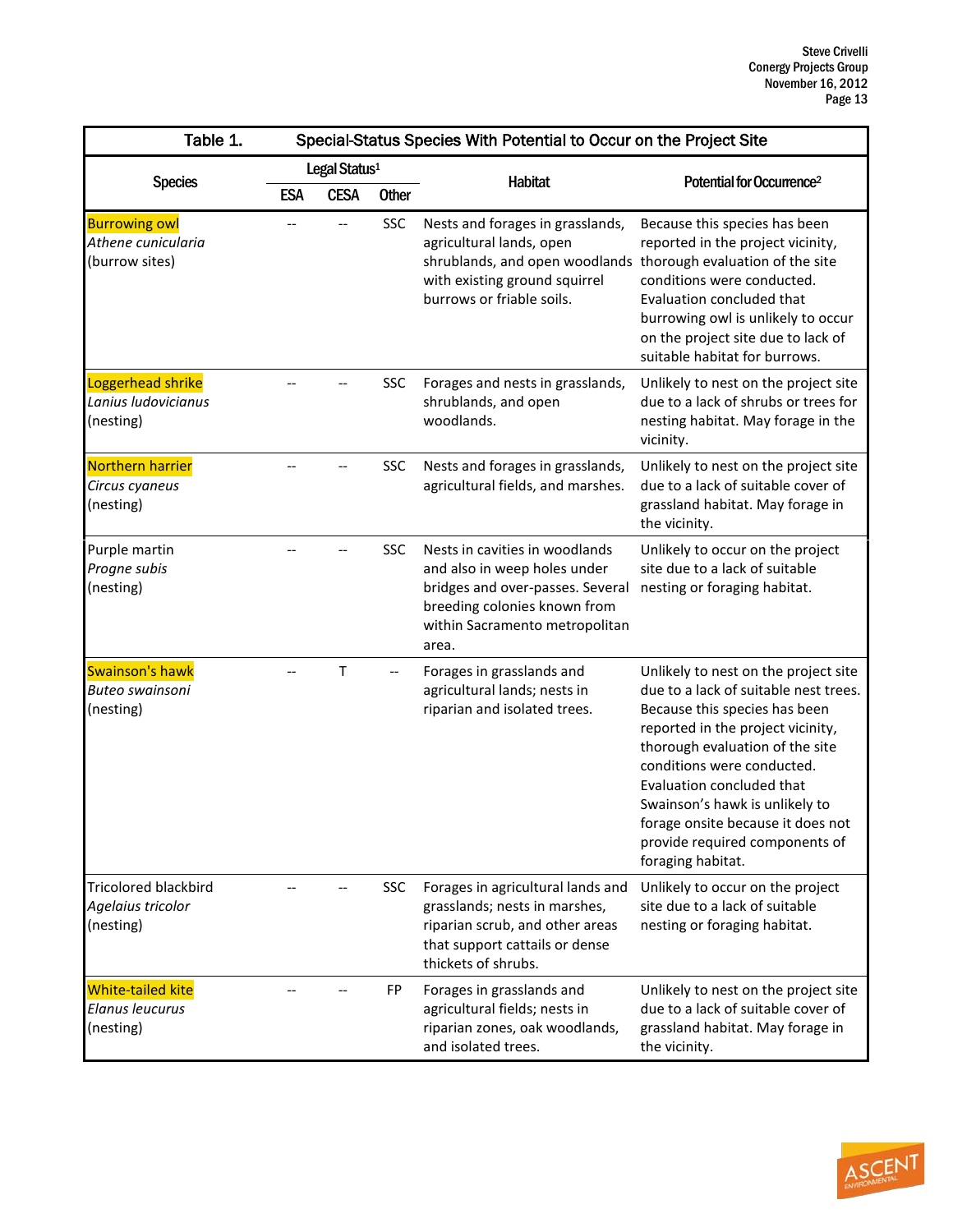| Table 1.                                                                                                                                                                                                                                                                                                                                                                                                                                                                                                                                                                                                                                                                                                                                                                                                                                                                                                                                                                                                                                                                                                                                                                                                                                                                                                                                                            | Special-Status Species With Potential to Occur on the Project Site |             |              |                                                                               |                                                                                |  |  |  |
|---------------------------------------------------------------------------------------------------------------------------------------------------------------------------------------------------------------------------------------------------------------------------------------------------------------------------------------------------------------------------------------------------------------------------------------------------------------------------------------------------------------------------------------------------------------------------------------------------------------------------------------------------------------------------------------------------------------------------------------------------------------------------------------------------------------------------------------------------------------------------------------------------------------------------------------------------------------------------------------------------------------------------------------------------------------------------------------------------------------------------------------------------------------------------------------------------------------------------------------------------------------------------------------------------------------------------------------------------------------------|--------------------------------------------------------------------|-------------|--------------|-------------------------------------------------------------------------------|--------------------------------------------------------------------------------|--|--|--|
| <b>Species</b>                                                                                                                                                                                                                                                                                                                                                                                                                                                                                                                                                                                                                                                                                                                                                                                                                                                                                                                                                                                                                                                                                                                                                                                                                                                                                                                                                      | Legal Status <sup>1</sup>                                          |             |              |                                                                               |                                                                                |  |  |  |
|                                                                                                                                                                                                                                                                                                                                                                                                                                                                                                                                                                                                                                                                                                                                                                                                                                                                                                                                                                                                                                                                                                                                                                                                                                                                                                                                                                     | <b>ESA</b>                                                         | <b>CESA</b> | <b>Other</b> | <b>Habitat</b>                                                                | Potential for Occurrence <sup>2</sup>                                          |  |  |  |
| <b>MAMMALS</b>                                                                                                                                                                                                                                                                                                                                                                                                                                                                                                                                                                                                                                                                                                                                                                                                                                                                                                                                                                                                                                                                                                                                                                                                                                                                                                                                                      |                                                                    |             |              |                                                                               |                                                                                |  |  |  |
| American badger<br>Taxidea taxus                                                                                                                                                                                                                                                                                                                                                                                                                                                                                                                                                                                                                                                                                                                                                                                                                                                                                                                                                                                                                                                                                                                                                                                                                                                                                                                                    |                                                                    |             | <b>SSC</b>   | Grasslands and savannas with<br>friable soils and rodent prey<br>populations. | Unlikely to occur on the project<br>site due to a lack of suitable<br>habitat. |  |  |  |
| <sup>1</sup> Legal Status definitions:<br><b>ESA and CESA:</b><br>E Endangered<br>Τ<br>Threatened<br>Other:<br>FP<br>Fully Protected (legally protected under the California Fish and Game Code)<br><b>SSC</b><br>Species of Special Concern (not formally protected, but considered under CEQA)<br>1B.2<br>Plant species considered rare or endangered in California and elsewhere and fairly endangered in California (20 to 80% of occurrences<br>are threatened) (not formally protected, but considered under CEOA)<br><sup>2</sup> Potential for Occurrence Definitions<br>Unlikely to occur: Species is unlikely to be present on the project site due to poor habitat quality, lack of suitable habitat features, or restricted<br>current distribution of the species.<br><b>Could occur:</b> Suitable habitat is available at the project site; however, there are little to no other indicators that the species might be present.<br>Likely to occur: Habitat conditions, behavior of the species, known occurrences in the project vicinity, or other factors indicate a relatively high<br>likelihood that the species would occur at the project site.<br>Known to occur: The species, or evidence of its presence, was observed at the project site during reconnaissance surveys, or was reported by<br>others.<br>Source: CNDDB 2012, Ascent 2012 |                                                                    |             |              |                                                                               |                                                                                |  |  |  |

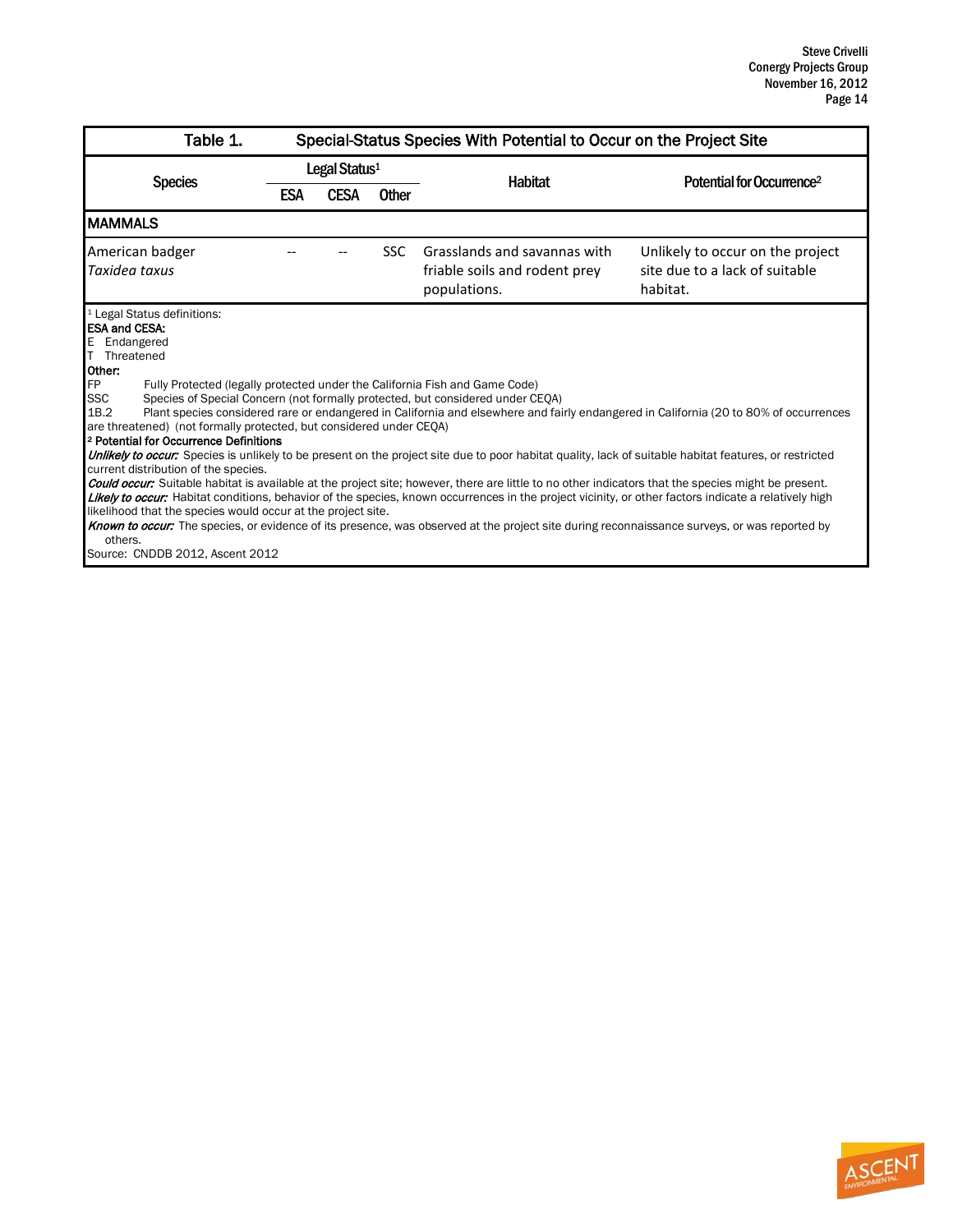## Notes i

<span id="page-14-4"></span><span id="page-14-3"></span><span id="page-14-2"></span><span id="page-14-1"></span><span id="page-14-0"></span>

## <span id="page-14-11"></span><span id="page-14-10"></span><span id="page-14-9"></span><span id="page-14-8"></span><span id="page-14-7"></span><span id="page-14-6"></span><span id="page-14-5"></span>[9-1](#page-8-0) Dale Steele

The landfill mound has been documented to provide adequate habitat and prey for successful SWHA nesting in recent years.

### <span id="page-14-12"></span> $\overline{9-2}$  $\overline{9-2}$  $\overline{9-2}$  Dale Steele

What about the potential to disrupt documented SWHA foraging on adjacent areas on Sutter's Landing Park during solar site construction and maintenance activities?